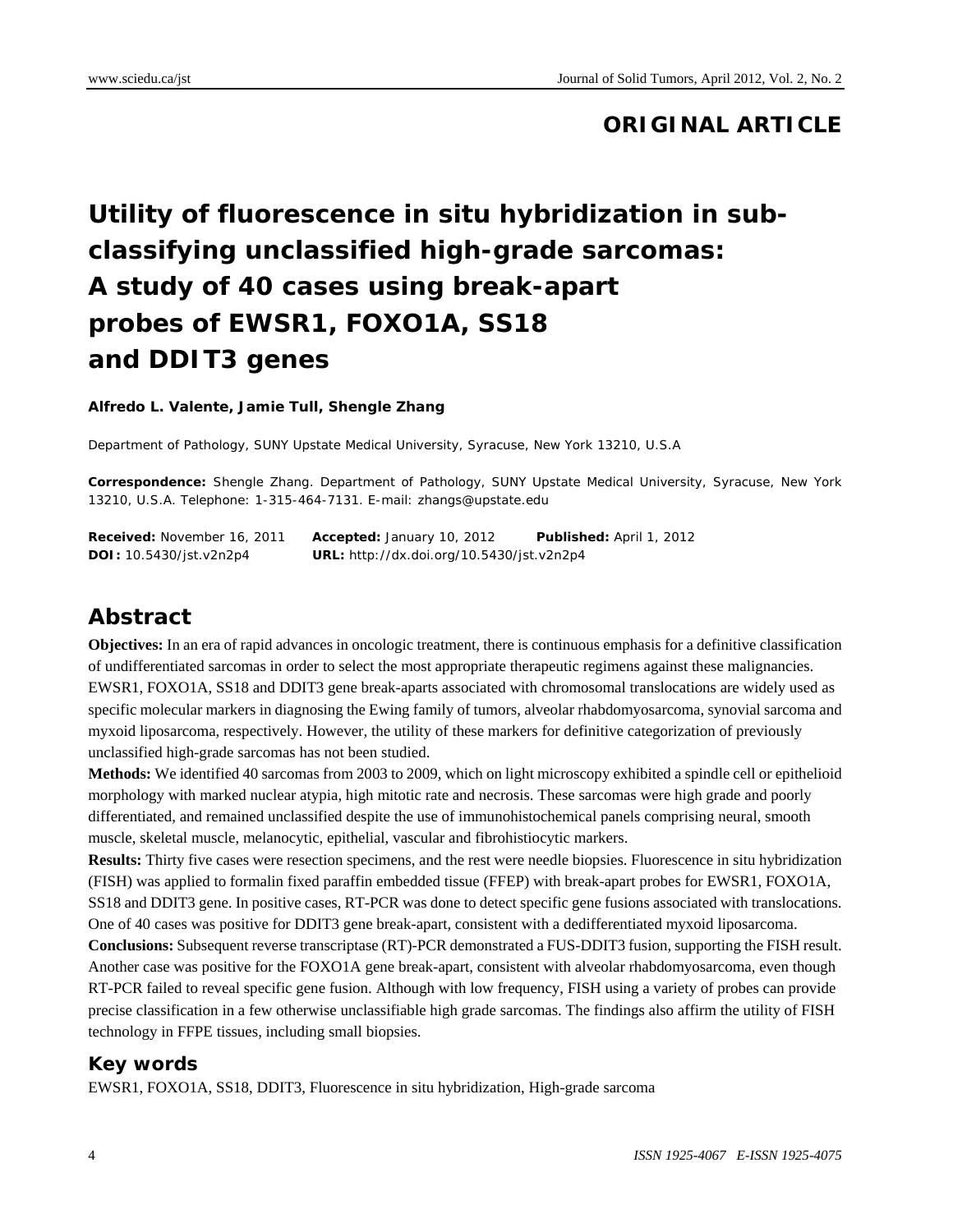## **Introduction**

Classifying soft tissue sarcomas is important for patient management since the assorted sarcomas are associated with different clinical prognosis and therapeutic responses. Ewing sarcoma and rhabdomyosarcoma showed good response to vincristine/ actinomycin D/cyclophosphamide plus ifosfamide/etoposide  $[1-3]$ . Synovial sarcoma responded better to doxorubicin plus ifosfamide  $^{[4]}$ , while myxoid liposarcoma responded preferentially to trabectedine  $^{[1]}$ . However, approximately 10% of sarcomas are poorly differentiated, and cannot be further classified based on conventional histology and immunohistochemistry  $[5]$ , making it difficult to select appropriate therapeutic regimens. With current developments in molecular technology, characteristic genetic alterations have been identified in a variety of soft tissue tumors [6], which have become new biomarkers to facilitate tumor diagnosis and classification. Classification based on genetic abnormalities present in sarcomas can also be of potential benefit to targeted therapies [6-8]. *EWSR1* gene rearrangements have been identified in a group of soft tissue tumors ("Ewing family of tumors"), which includes Ewing/PNET, clear cell sarcoma, desmoplastic small round cell tumor, extraskeletal myxoid chondrosarcoma and angiomatoid fibrous histiocytoma <sup>[6, 9]</sup>. Therefore, fluorescence *in situ* hybridization (FISH) with *EWSR1* break-apart probe can detect all the tumors with *EWSR1* associated rearrangements. See Table 1. *FOXO1A (FKHR), SS18 (SYT)* and *DDIT3 (CHOP)* gene rearrangements are associated with alveolar rhabdomyosarcoma, synovial sarcoma and myxoid liposarcoma, respectively <sup>[6, 9]</sup>, and therefore can be detected with corresponding break-apart FISH probes. Although FISH has been used for diagnosis in a variety of soft tissue sarcomas  $[10]$ , the utility with these probes in sub-classifying the unclassified high-grade sarcomas has not been evaluated. In our study, 40 cases of formalin-fixed, paraffin-embedded (FFPE) high-grade sarcomas were tested with FISH probes for *EWSR1, FOXO1A, SS18* and *DDIT3* gene break-aparts. RT-PCR was performed to identify specific gene fusions in the cases with presence of gene break-apart.

## **Methods**

#### **Case Materials**

From the Pathology archives of SUNY Upstate Medical University, we identified 40 sarcoma cases, diagnosed from 2003 to 2009, presenting with a high-grade spindle cell or epithelioid morphology and no definitive evidence of differentiation (Table 2). Tumors had been graded according to the French National Federation of Cancer Centers (FNCLCC) grading system. Twenty two patients were male, and 18 were females (male/female ratio: 1.2:1.0). Patient's age ranged from 15 to 96 years, with a median age of 64 years. The lower extremity was the most common location with 26 cases (14 of them were located in the thigh), followed by the upper extremity (9 cases), trunk (4 cases), and lung (1case). Hematoxylin and eosin-stained sections were reviewed by two pathologists (ALV, SZ), with inter-observer agreement in all cases. The selected sarcomas remained unclassified after immunohistochemistry using neural, smooth muscle, skeletal muscle, melanocytic, epithelial, vascular, smooth muscle and fibrohistiocytic markers. The majority of these cases (87.5%) were resection specimens, and the remainder 12.5%, core needle biopsies. Two tissue microarrays were constructed with the resection specimens to improve efficiency and save reagents.

#### **FISH**

FISH with break-apart probes for EWSR1, FOXO1A, SS18 and DDIT3 were performed in paraffin-embedded tissue, which is the most available specimen in pathology. The tissues were cut in 3-5 micron sections on a microtome. The sections were placed on positive charged slides, deparaffinized in Xylene (3 times, 5 minutes each), placed in ethanol (2 times, 1 minute each), and then dried. They were then pretreated with boiled citrate buffer (pH 6.0) for 10 minutes followed by protease digestion for another 20 minutes. Probes (Abbott Molecular Inc, Des Plaines, IL) were then applied before putting on a coverslip. The slides were placed on a HYBrite, denatured at 73<sup>o</sup>C for 5 minutes, and then hybridized at 37°C overnight. Following hybridization, the membranes were solubilized by washing and then counterstained with DAPI I, a nucleic-specific stain. The slides were examined using a fluorescence microscope with appropriate excitation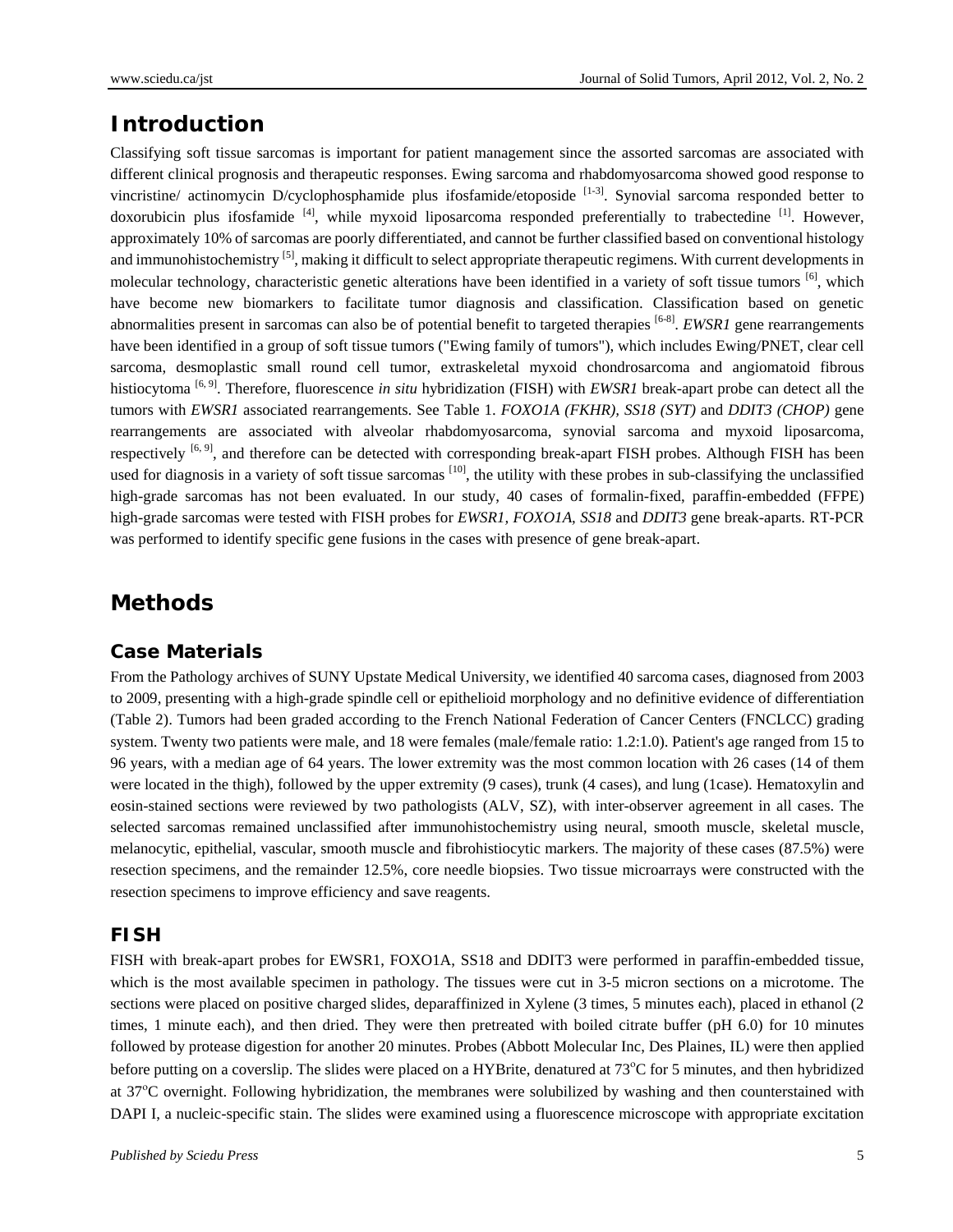and emission filters that allow visualization of Spectrum Orange, Spectrum Green, and DAPI fluorescence. Hybridization signals were counted in at least 40 morphologically intact, non-overlapping nuclei. In normal cells with lack of break-apart rearrangement, a two-fusion signal (yellow) pattern was observed, which reflects two intact copies of gene. Cells with break-apart showed one fusion (red and green overlapping), one green, and one orange signals. A break-apart signal to intact signal ratio was obtained. Based on our previous assay validation, a ratio of break-apart to intact signals greater than 0.10 was considered positive for FOXO1A, SYT and DDIT3 probes, and 0.2 for EWSR1 probes.

### **RT-PCR**

RNA was extracted from paraffin sections using Optimum FFPE RNA Isolation kit (Zymo Research, Orange, CA, USA). Primers for variants of FUS-DDIT3 fusions were listed in Table 3. Consensus primers for both PAX3-FOXO1 and PAX7-FOXO1 were 5'-CMGACASCAGCTCTGCCTAC-3' (PAX-7M, forward) and 5'-GGACAGATTATGACGAAT-TGAA-3' (FKHR-2M, reverse), with amplicon of 143 bp and 155 bp, respectively. Primers for glucose-6-phosphate dehydrogenase (G6PD) were used as an internal control. RT-PCR was performed using Qiagen OneStep RT-PCR kit (Qiagen, Valencia, CA), with a 50µL of reaction mixture containing 0.6µM of all primers on Gene Amp® PCR System 9700. The instrument was set up as follows: 30 min at 50°C for reverse transcription, 15 min initial PCR activation step at 95°C, followed by 40 cycles of 30s of denaturation at 94°C, 30s of annealing at 60°C, 1 min of extension at 72°C, and a final extension of 10 min at 72°C. The PCR products were electrophoresed on 10% polyacrylamide 1X TBE gel, stained in ethidium bromide, and visualized under a UV lamp.

# **Results**

FISH assays with 4 probes on all 40 cases (160 samples in total) showed satisfactory fluorescent signals. The assay with EWSR1 and SS18 break-apart probes did not reveal genetic abnormalities in any case. One case (case 11) tested positive with the DDIT3 break-apart probe (Figure 1a, b), and another one (case 14), with the FOXO1A break-apart probe (Figure 2a, b). Subsequent RT-PCR showed a characteristic FUS-DDIT3 of myxoid liposarcoma in case 11(Figure 3). In case 14, PAX3-FOXO1A and PAX7-FOXO1A fusions could not be revealed by our RT-PCR (Figure 3). However, the test sensitivity of RT-PCR used is only 80%, i.e. approximately 20% of alveolar rhabdomyosarcomas would not be detected.



Figure 1a

Figure 1b

**Figure 1.** (a). H&E stain of case 11 shows high-grade round cell sarcoma in absence of lipoblasts and myxoid changes seen in conventional myxoid liposarcoma. (b). FISH shows DDIT3 gene break-apart, a characteristic genetic alteration in myxoid liposarcoma. Polysomy is present.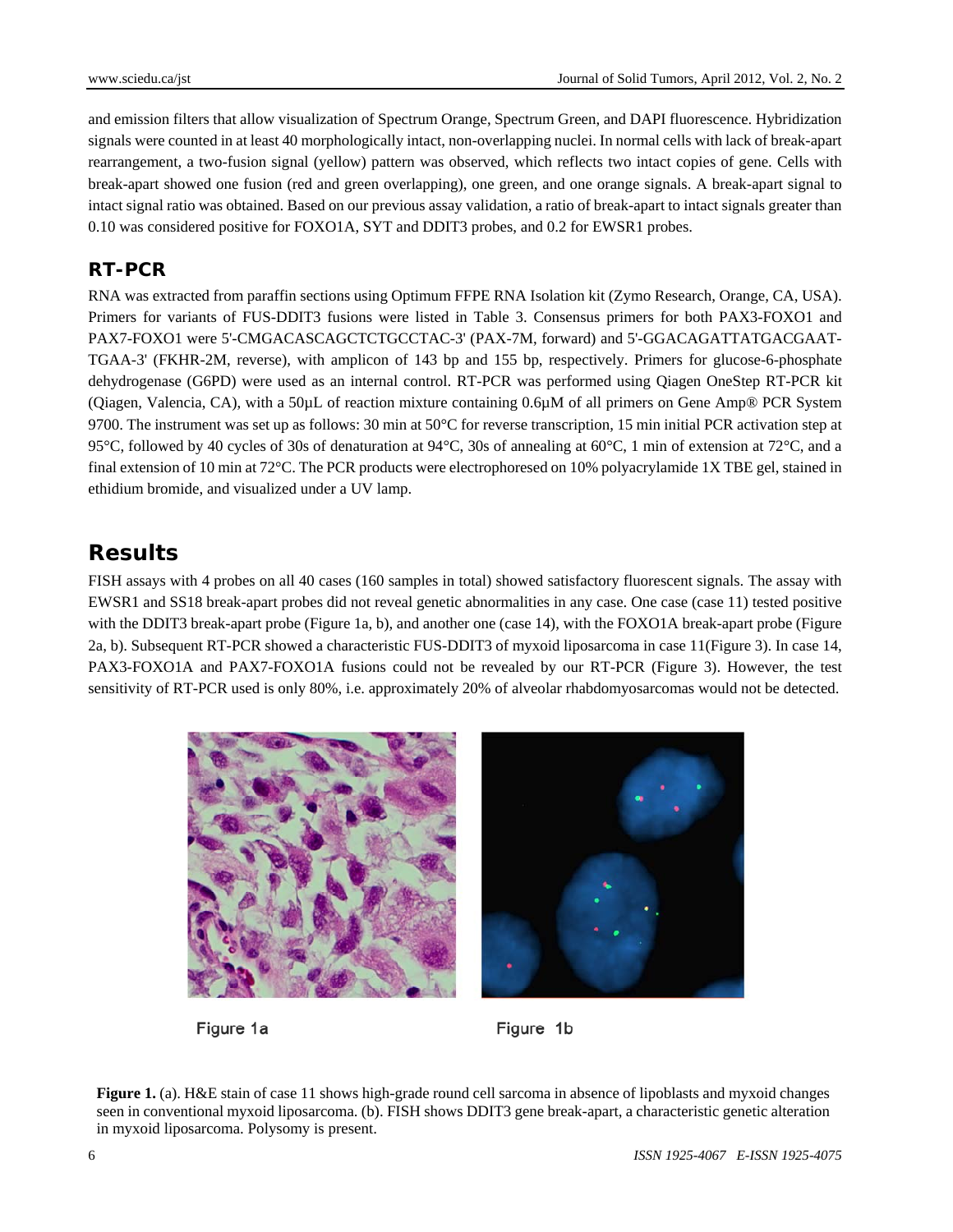

Figure 2a

Figure 2b

**Figure 2.** (a). H&E stain of case 14 shows high-grade spindle cell sarcoma in absence of features of "small blue round" cells" seen in conventional alveolar rhabdomyosarcoma. (b). FISH shows FOXO1A gene break-apart, a characteristic genetic alteration in alveolar rhabdomyosarcoma. Polysomy is present.



**Figure 3**. RT-PCR assay on case 11 (with DDIT3 break apart), and case 14 (with FOXO1A break-apart). Lanes 1-4: primers for G6PD gene as control; Lanes 5-7: primers for PAX3/7-FOXO1 fusions; Lanes 8-9: primers for FUS-DDIT3, types 1, 3; Lanes 10-11: primers for FUS-DDIT3, types 2, 4. Case 11 (lane 8) shows positive for type 1 FUS-DDIT3 gene fusion (125bp amplicon). Case 14 (lane 6) shows no PCR product with primers for PAX3/7-FOXO1.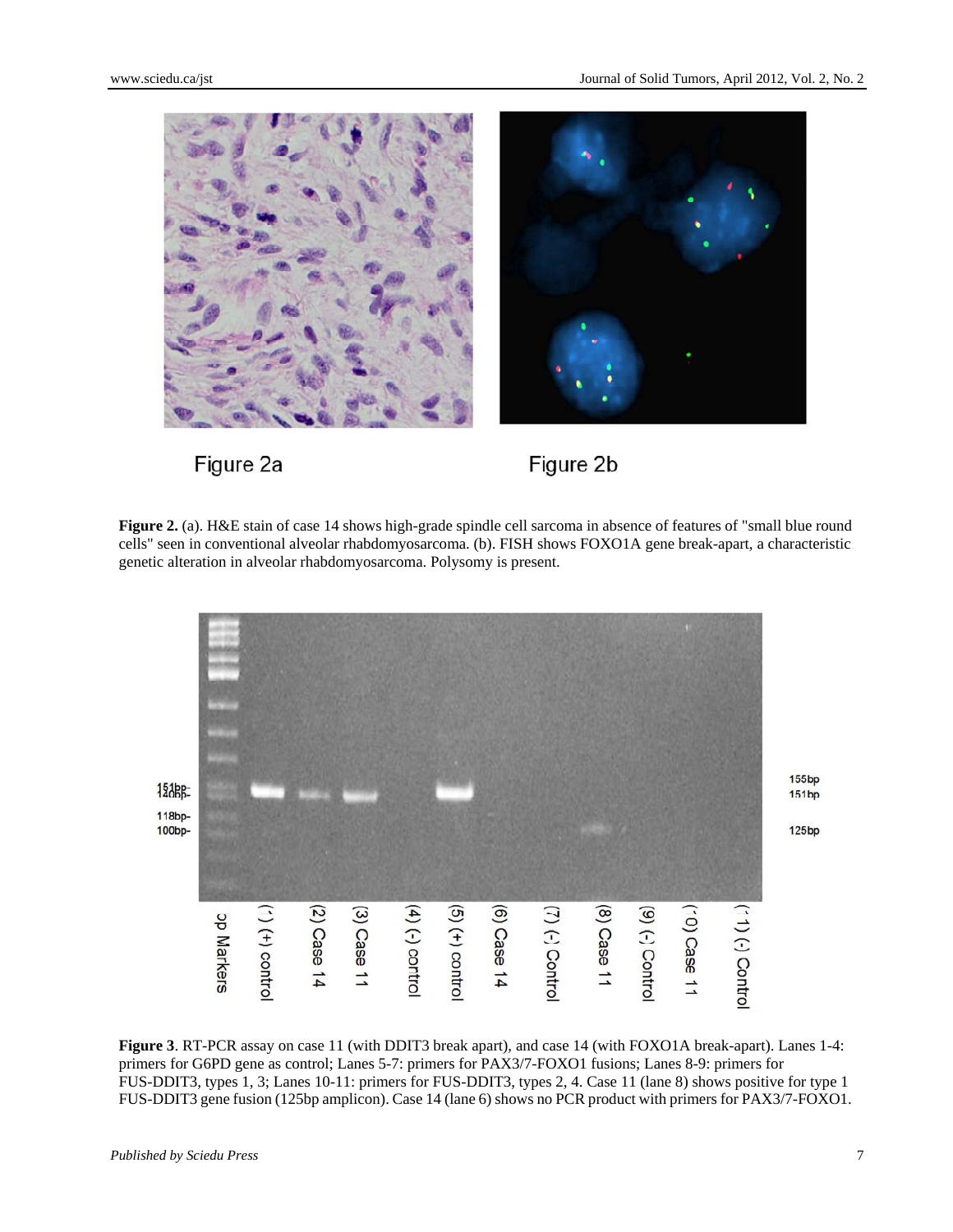# **Discussion**

Classification of sarcomas is essential for oncologists to select appropriate therapeutic regimens  $[1-4]$ . In recent years, the diagnosis of soft tissue tumors has become increasingly reliant on molecular analysis, predominantly due to overlapping morphologic features and immunohistochemical profiles in many of these neoplasms  $[9, 11]$ . In addition, soft tissue sarcomas may be susceptible to molecular targeted therapies based on their genetic alterations, especially gene fusions associated with chromosomal translocations and mutations  $[7, 8]$ .

Our study was performed on 40 cases of high-grade sarcomas that could not be further classified, either by morphology or immunohistochemistry. One case (case 11) showed DDIT3 break-apart, and based on this result, it was reclassified as a myxoid liposarcoma that underwent dedifferentiation. In addition, the FUS (TLS)-DDIT3 gene fusion was identified by RT-PCR, confirming the characteristic t<sup>[12, 16]</sup> (q13; p11) translocation present in myxoid liposarcomas. In this case, the initial biopsy revealed a poorly differentiated tumor with extensive necrosis, infiltrating the skeletal muscle. Malignant cells exhibited an epithelioid morphology, with significant nuclear pleomorphism including bizarre forms. Numerous cells also showed prominent nucleoli and abundant eosinophilic cytoplasm. Some cells contained cytoplasmic vacuoles, but typical features of lipoblasts, such as nuclear indentation or scalloping, were not identified (Figure 1). The stroma was predominantly myxoid. Immunohistochemistry was negative for skeletal and smooth muscle markers (Myo-D1, myogenin, and muscle specific actin), neural/melanocytic marker S-100 protein, and epithelial marker pancytokeratin. CD34, which usually stains endothelial cells and a variety of soft tissue neoplasms including solitary fibrous tumor/hemangiopericytoma and dermatofibrosarcoma protuberans, was also negative. This undifferentiated histology and lack of specific immunophenotype led to a previous diagnosis of high-grade sarcoma with myxoid features. Obviously, without current molecular tests, it would be impossible to re-classify it as dedifferentiated myxoid liposarcoma.

Another case (case 14) exhibited the FOXO1A break-apart, consistent with alveolar rhabdomyosarcoma. In this case, the initial core biopsy showed a hypocellular myxoid neoplasm with no specific immunophenotype. The resection specimen, however, disclosed a high-grade malignancy with hypercellular areas associated to a fibrous stroma, alternating with hypocellular areas in a myxoid background, and composed of atypical cells with markedly pleomorphic spindle and epithelioid type nuclei, including numerous multinucleated forms, partially arranged in interlacing fascicles. In the cellular areas, a strikingly high mitotic rate, including tripolar and tetrapolar mitoses, was present. Morphologic features of alveolar rhabdomyosarcoma, such as alveolar pattern, were not identified. Immunohistochemistry, on the other hand, did not show any specific immunophenotype. MyoD1 (marker for rhabdomyocytes), muscle specific action, desmin and pancytokeratin were all negative, only CD34 was focally positive. A diagnosis of high-grade sarcoma consistent with malignant fibrous histiocytoma was then issued. Since FOXO1A break-apart has not been identified in any other sarcomas other than alveolar rhabdomyosarcoma [9, 12], this case was re-classified as alveolar rhabdomyosarcoma. Although a translocation partner was not revealed by RT-PCR, this does not exclude alveolar rhabdomyosarcoma since the test sensitivity is only 80%. An unknown variant of FOXO1A associated gene fusion, which is not detectable by our primers, may cause the failure of our RT-PCR approach. Two new PAX3-NCOA1 and PAX3-FOXO4 gene fusions have been discovered in alveolar rhabdomyosarcoma<sup>[9]</sup>, and unlikely involves the case since FOXO1A break-apart is identified.

Interestingly, EWSR1 gene break-apart was not seen in any of the high-grade sarcomas, even though it involves a "family" of 6 types of sarcomas, i.e. Ewing/PNET, clear cell sarcoma, desmoplastic small round cell tumor, extraskeletal myxoid chondrosarcoma and angiomatoid fibrous histiocytoma (Table 1). One of the reasons may be the age group of our study is relatively old (mean 64), while most tumors of Ewing' tumor family occur in children or young adults. It is not surprising that SS18 break apart was not identified in any of the tumors since poorly differentiated synovial sarcoma is rare.

Despite the low frequency of the genetic alterations, the molecular approach is valuable in providing precise classification in a few otherwise unclassifiable high-grade sarcomas. Compared with RT-PCR, FISH assay is morphology-based with higher specificity, and easier to perform on small biopsies with sound reproducibility [10, 12]. In addition, RT-PCR assay has lower clinical test sensitivity due to variable gene fusions that may not be completely covered by primers. Although FISH